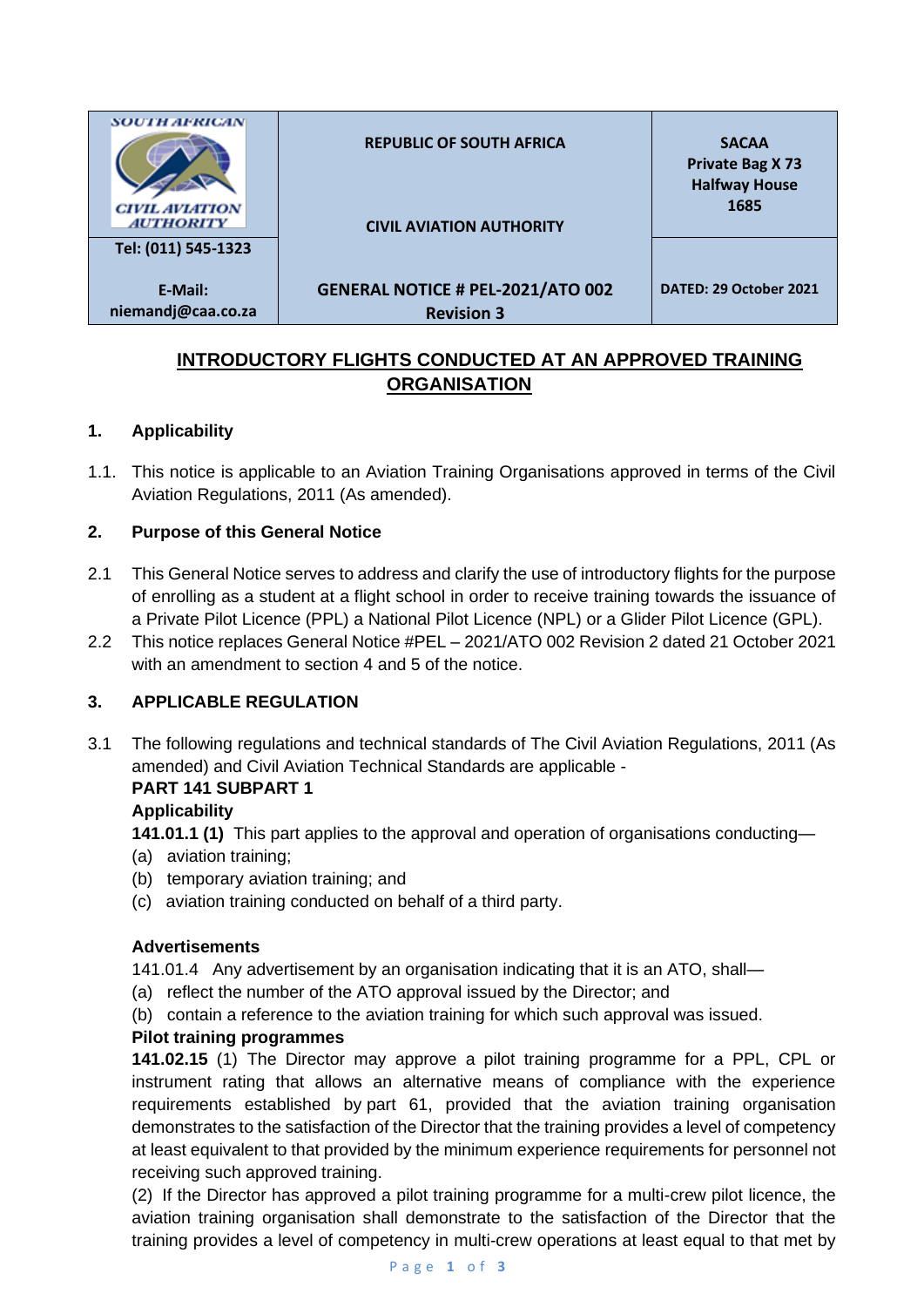holders of a CPL, instrument rating and type rating for a turbine aeroplane certificated for operation with a minimum crew of at least two pilots.

(3) If the Director approved the presentation of a pilot training programme for which a syllabus has not been prescribed by the Director, only the programme with the associated curriculum, modules, attendance requirements and reference material will be deemed to have been approved; and any notes or course material that may be compiled and distributed by the ATO to students or any other person or organisation, are at the discretion of and the liability of the distributing ATO.

(4) If the Director establishes a criteria or a syllabus with associated requirements for any programme referred to in sub regulation (3) above, the approval may mutatis mutandis be withdrawn or suspended by the Director until the requirements that may be prescribed are met.

### **APPENDIX 1.1 TO SA-CATS 61**

Exercise 3 Air Experience

- Flight Exercise
	- Introduce student to fixed-wing flight

# **APPENDIX 1.3 TO SA-CATS 61**

Exercise 3 Air Experience

- Flight Exercise
	- o Introduce student to rotary-wing flight

#### **APPENDIX R62.01 TO SA-CATS 62**

Exercise 3 Air Experience 62 - Applicable to WCM, CCM, GYR, LSA, TMG

- Flight Exercise
	- $\circ$  The aim of this sequence is to instil confidence in a learner who has previously flown very little or not at all, to impart some knowledge, and to familiarise the learner with the geography around the training base.

### **PART 96 SUBPART 1**

#### **Applicability**

**96.01.1** (1) This Part applies to—

- (a non-type certificated aircraft engaged in flying training or commercial air transport operations within the Republic;
- (b) non-type certificated aircraft registered in the Republic;
- (c) persons acting as flight crew members of non-type certificated aircraft registered in the Republic and engaged in flying training or commercial air transport operations; and
- (d) persons on board a non-type certificated aircraft engaged in flying training or commercial air transport operations.

(2) A non-type certificated aircraft shall not be used in commercial air transport operations unless the operator is the holder of the appropriate air service licence issued in terms of the Air Services Licensing Act, 1990 or International Air Services Act, 1993: Provided that no amateur-built, production-built or ex-military aircraft shall be issued with a Class I or a Class II domestic air service licence, nor with any international air service licence.

(3) An amateur-built, production-built or ex-military aircraft may be issued with a Class 2, type G16, domestic air service licence for the purpose of flipping, as defined in sub regulation (7).

(4) A non-type certificated aircraft shall not be used for flight training unless the operator is the holder of the appropriate ATO approval, issued in terms of Part 141 of these regulations.